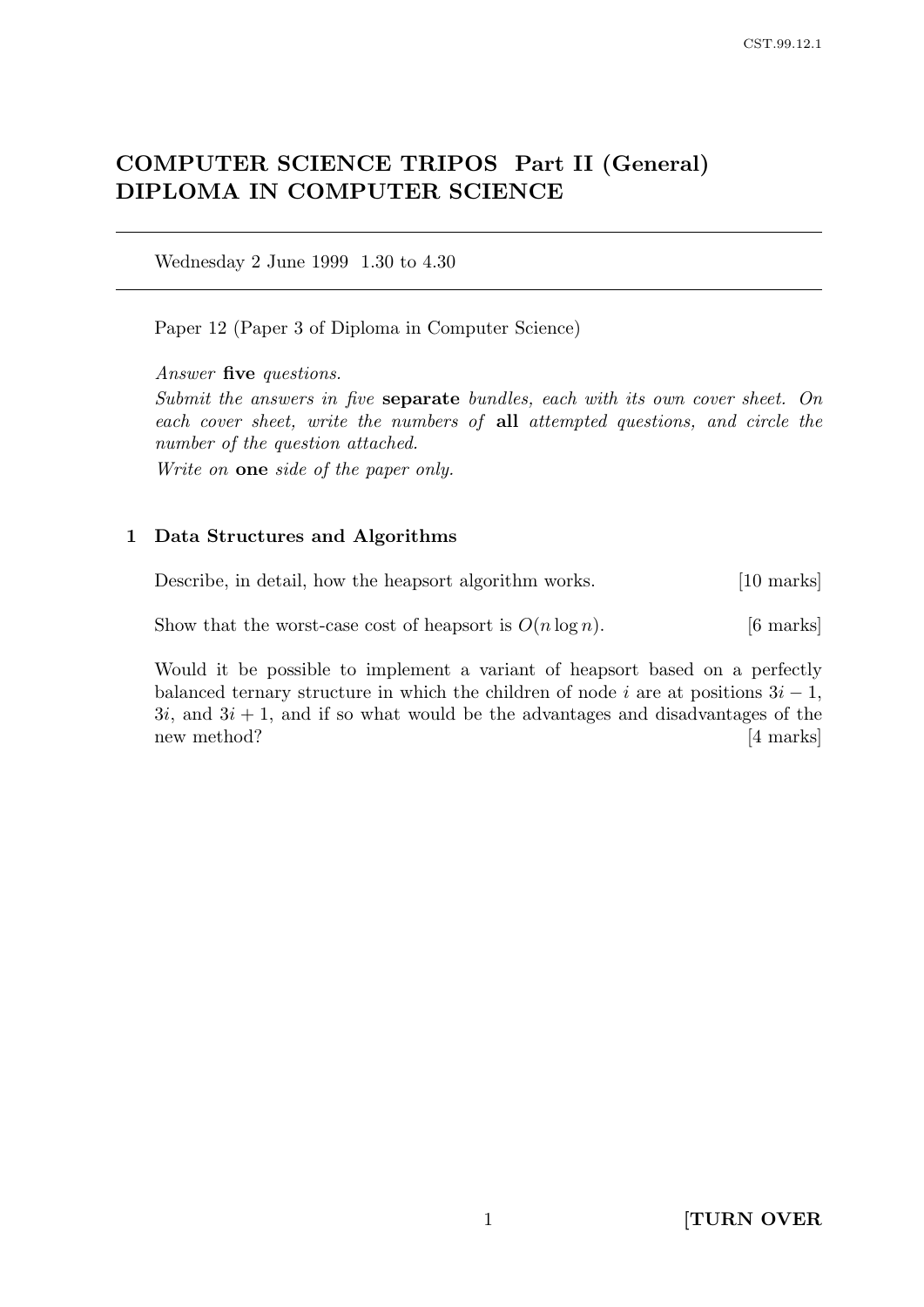# 2 Computer Design

| instruction    | decode/        | execute | memory | register   |
|----------------|----------------|---------|--------|------------|
| $_{\rm fetch}$ | register fetch |         | access | write back |

With reference to the classic RISC pipeline above, explain what a branch delay slot is and why it arises. [5 marks]

Demonstrate how conditional instructions can be used to avoid branches by writing code excerpts to perform the following function using a register-based processor. Comment your code to explain instruction semantics.

fun max(a,b) = if a>b then a else b; [5 marks]

To assist with subroutine calls, ARM processors have a branch-with-link instruction and Intel processors have a call instruction. How do these instructions differ from a simple branch? [5 marks]

What is an *interrupt* and how is it similar to a branch-with-link instruction on the ARM? [5 marks]

# 3 Digital Communication I

Compare packet switching and circuit switching with particular reference to the following issues:

- (a) how multiplexing is performed in each
- (b) how addressing is performed in each
- $(c)$  functions which must be performed by a switch in each case
- $(d)$  situations in which each is advantageous [15 marks]

"As communication bandwidth becomes less and less expensive, the efficiency of packet switching will become less important than the simplicity of implementation and guarantees offered by circuit switching." Discuss. [5 marks]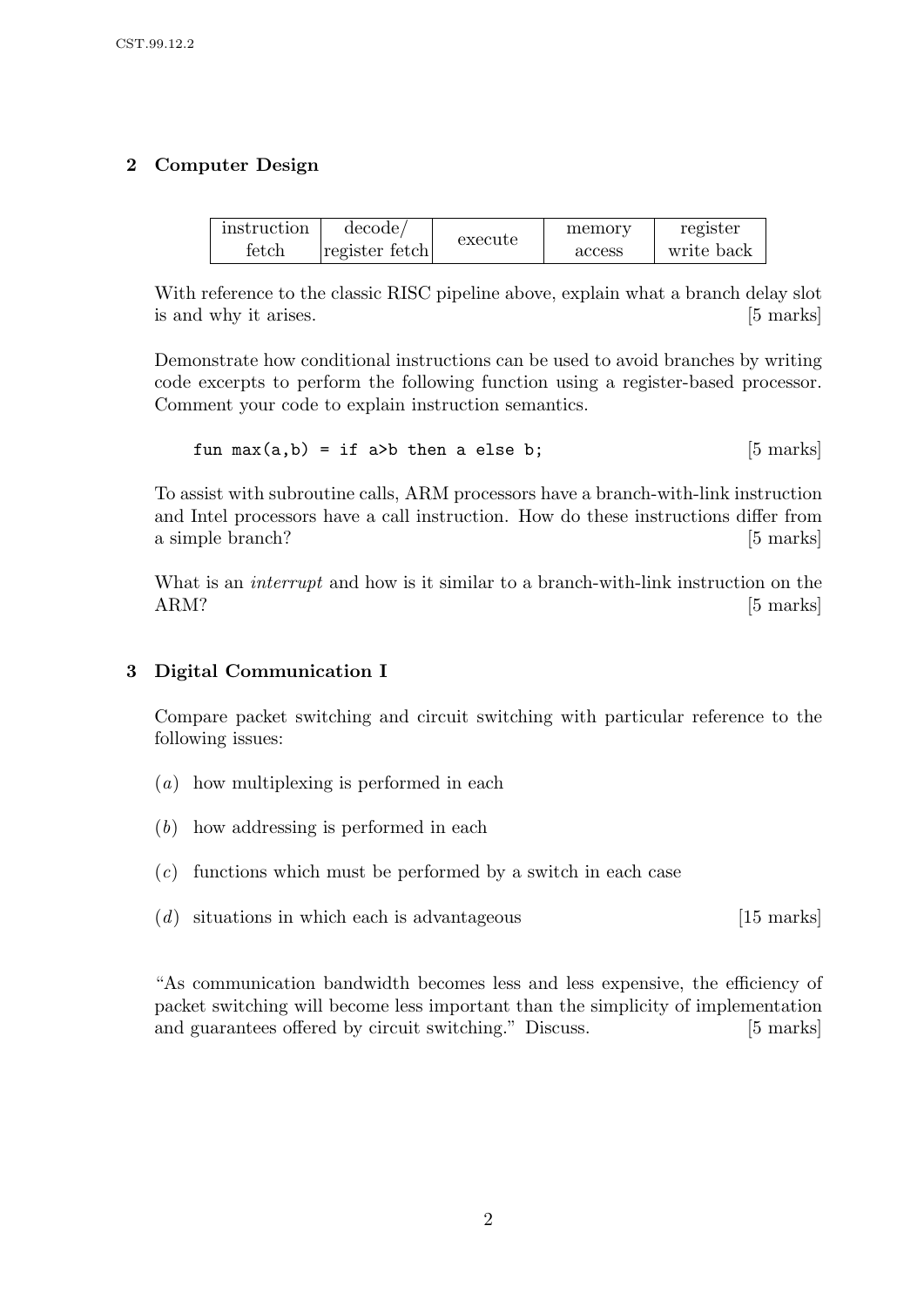#### 4 Computer Graphics and Image Processing

A company wishes to produce a greyscale display with pixels so small that a human will be unable to see the individual pixels under normal viewing conditions.

What is the minimum number of pixels per inch required to achieve this? Please state all of the assumptions that you make in calculating your answer. It may be helpful to know that there are 150 000 cones per square millimetre in the human fovea, and that there are exactly 25.4 millimetres in an inch. [6 marks]

If the pixels could be only black or white, and greyscale was to be achieved by halftoning, then what would the minimum number of pixels per inch be in order that a human could not see the halftone dots? Again, state any assumptions that you make. [2 marks]

The company currently produces a display device with 2-bit greyscale (that is: four different shades of grey). Describe an error-diffusion algorithm which will convert an 8-bit greyscale image into a 2-bit image suitable for display on this device. [Note: the two images must have the same number of pixels.] [7 marks]

Illustrate that your algorithm works using the following test image.

| 200 | 40  |
|-----|-----|
| 250 | 220 |

[2 marks]

You are asked to design a  $4 \times 4$  ordered dither matrix. What rules should you follow in the design? [3 marks]

#### 5 Business Studies

What is meant by a *critical path*? [5 marks]

Draw a PERT diagram for the process of getting up in the morning, making breakfast (tea, toast), and leaving for lectures. Show the critical path. [5 marks]

Derive the GANTT chart. What is the latest time to get up, if you must leave at 08:30? Comment on resource conflicts. [5 marks]

Does extra capital plant (such as an automatic tea-maker), allow you to get up later, and by how much? What other process improvements might there be?

[5 marks]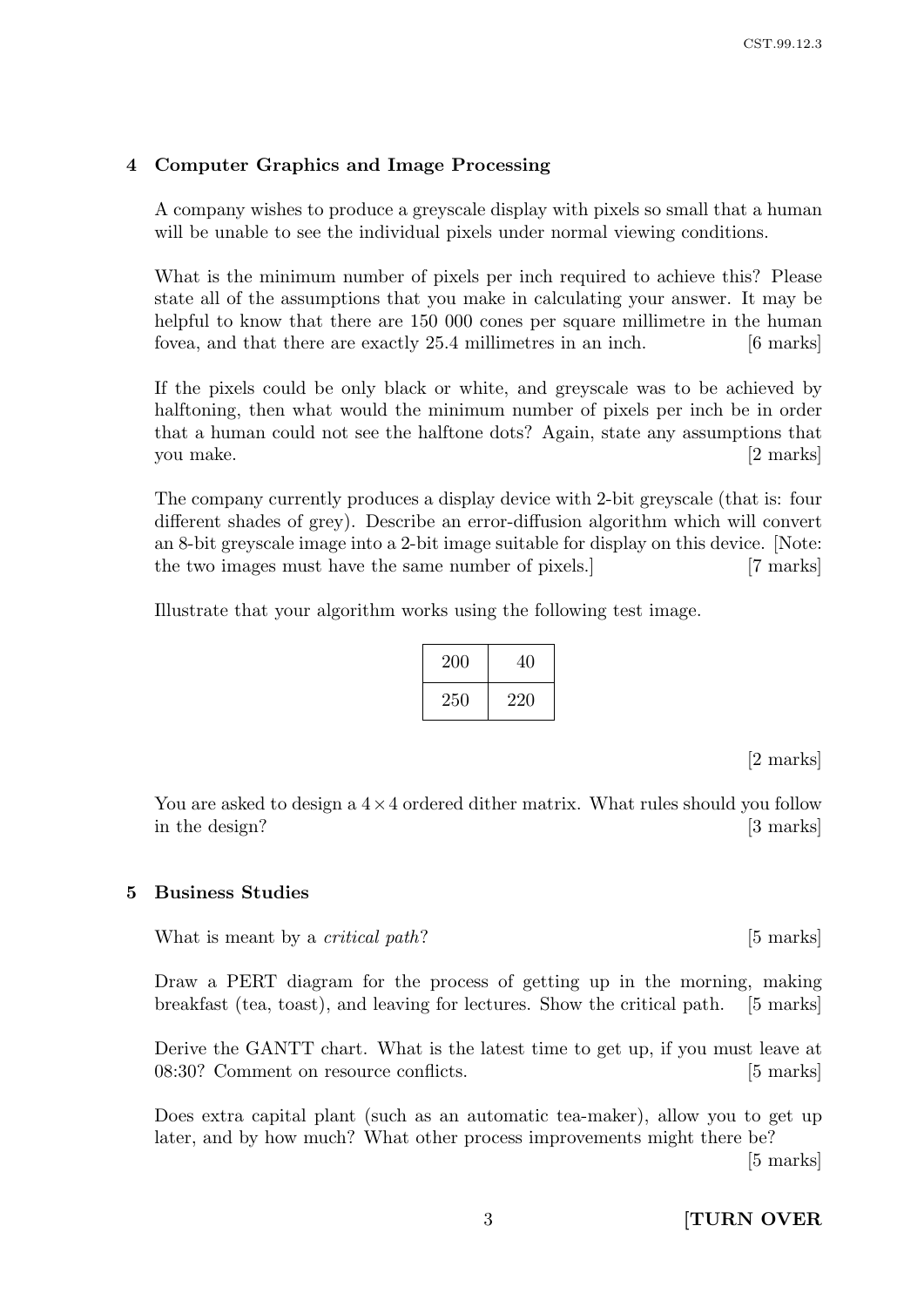## 6 Comparative Programming Languages

Discuss what it means for a program written in C to conform to the ANSI Standard and for a compiler to conform to the standard. [4 marks]

Discuss the reasons why a program conforming to a standard may fail to yield exactly the same results when run on different conforming compilers. [10 marks]

Discuss why it is sometimes possible to write apparently simple expressions, such as 9+8/3 in PL/I, that yield unexpected results in languages that have a wide variety of numerical data types. To what extent is it possible to eliminate such problems in future languages? [6 marks]

## 7 Compiler Construction

Explain a possible implementation method for Java-style or ML-style exceptions and handlers. [8 marks]

Consider a simple arithmetic expression e of abstract syntax:

$$
e ::= x | n | e + e' | e - e' | e * e' | e / e' | -e
$$

where x ranges over a set of (global) variables, addressable by name, and n ranges over integer constants. Write a procedure in pseudo-code or a language of your choice which takes an expression  $e$  and prints (one-per-line) stack-machine instructions of the form

| pushvar x |           |                                           |
|-----------|-----------|-------------------------------------------|
| pushnum   | $n_{\rm}$ |                                           |
| add       |           | ; pop two items and push their sum        |
| sub       |           | ; pop two items and push their difference |
| mul       |           | ; pop two items and push their product    |
| div       |           | ; pop two items and push their quotient   |
| neg       |           | ; replace top item with its negation      |

which, when executed, have the net effect of pushing just the value of e onto the stack. Each line of code emitted should contain a comment giving the number of items on the stack after its execution, thus the first push and the last instruction would both be commented with "1 item". [12 marks]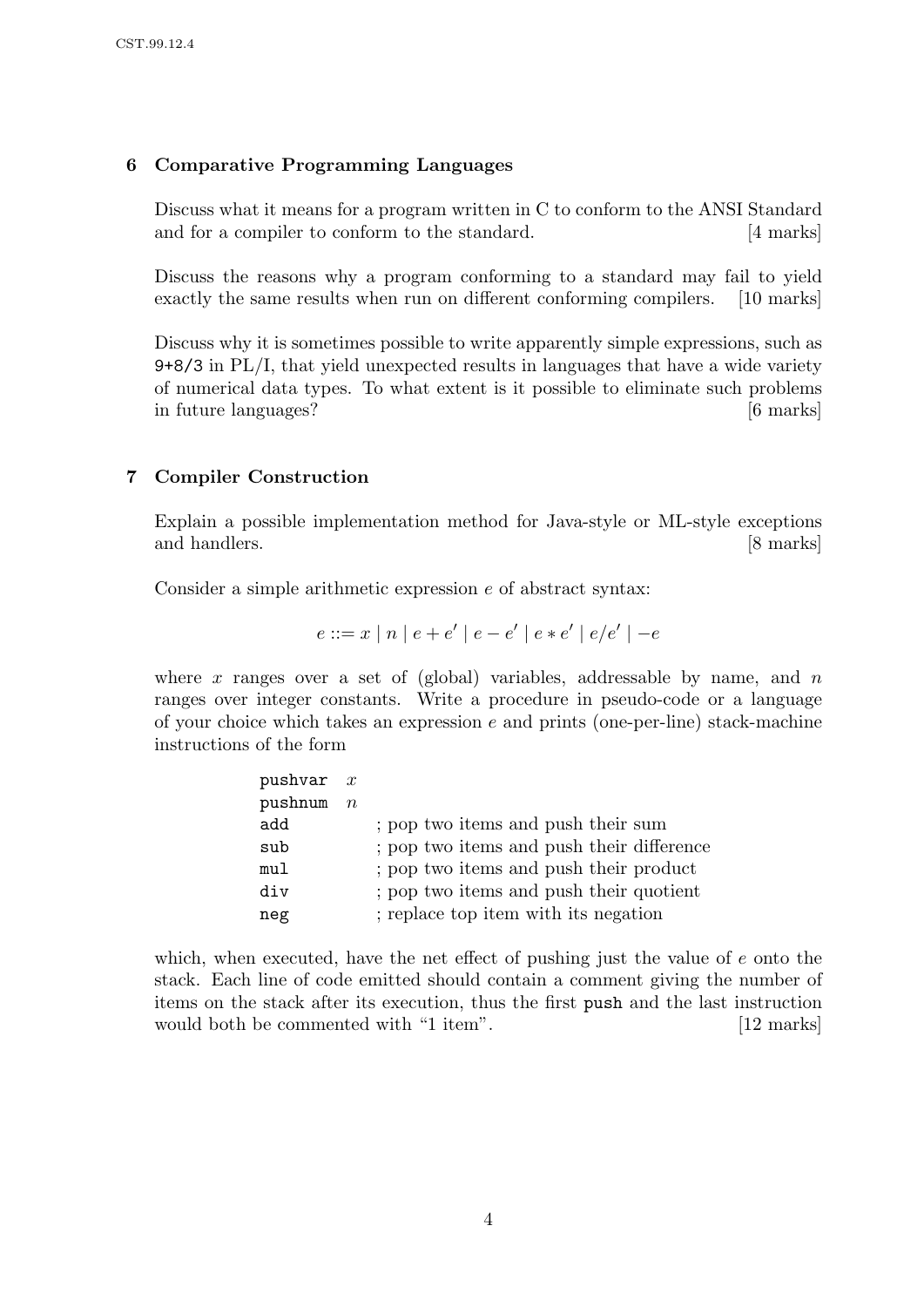#### 8 Prolog for Artificial Intelligence

N. Wirth's textbook *Algorithms* + data structures = programs (1976) contains the following story.

I married a widow (call her W) who has a grown-up daughter (D). My father (F), who visited us quite often, fell in love with my step-daughter and married her. Hence my father became my son-in-law and my step-daughter became my mother. Some months later, my wife gave birth to a son (S1), who became the brother-in-law of my father, as well as my uncle. The wife of my father  $-$  that is, my step-daughter  $$ also had a son (S2).

Using Prolog, create a list of facts that represents the situation in the above story. [5 marks]

Add rules defining the family relationships (such as father-in-law) described in the story. [5 marks]

Show how a Prolog system would use your program to prove the goal "I am my own grandfather". [10 marks]

#### 9 Databases

Explain the ANSI/SPARC architecture for Data Base Management Systems, and show how it supports data independence. [5 marks]

Describe the relational model of data introduced by E.F. Codd in 1970. [4 marks]

What are its strengths and weaknesses? [7 marks]

What factors have led to its dominant position in the market place today? [4 marks]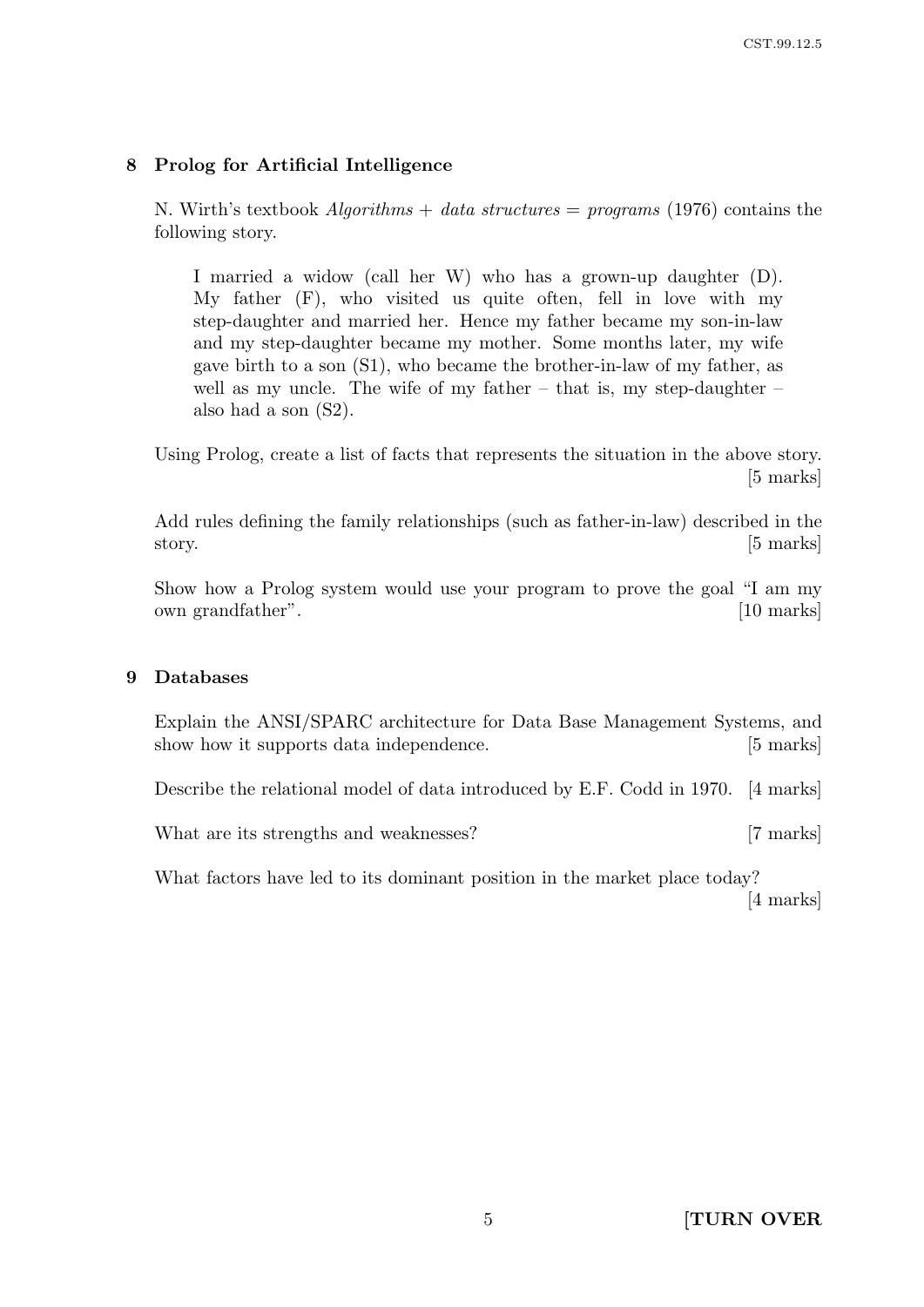# 10 Introduction to Functional Programming

Define a polymorphic datatype to represent binary trees. [1 mark]

Define a function, post, to traverse such a binary tree in post-order. Your function should make use of  $\mathcal{Q}$ , the list append function. [2 marks]

Comment on the efficiency of your function post, and write a more efficient function, post2, which has no occurrences of @, the list append function. [2 marks]

Prove using induction that your two functions are equal, i.e.

$$
\forall t \text{ . post}(t) = \text{post2}(t). \qquad [8 \text{ marks}]
$$

Define a polymorphic datatype to represent trees where a node may have any number of subtrees. [1 mark]

Define a function, post3, to traverse such a tree in post-order. (This function need not be efficient.) [6 marks]

#### 11 Computer Vision

It is often useful in computer vision to represent and analyse image content by means of complex variables, even though an image itself is defined as an array of real numbers. Give at least two distinct examples of useful operations in computer vision based on complex variables, identifying clearly the mathematical domain in which the complex variables exist. Explain in each case what is achieved by adopting such a representation. [10 marks]

In visual pattern recognition algorithms employing complex-valued wavelets, the twin tasks of classification and of discrimination among members of a class are handled differently. When the real and the imaginary parts of wavelet representations are resolved into their complex polar form as modulus and phase, what kind of information is extracted by the modulus? What kind by the phase? Use the examples of detecting faces and of identifying faces to illustrate your answer. [10 marks]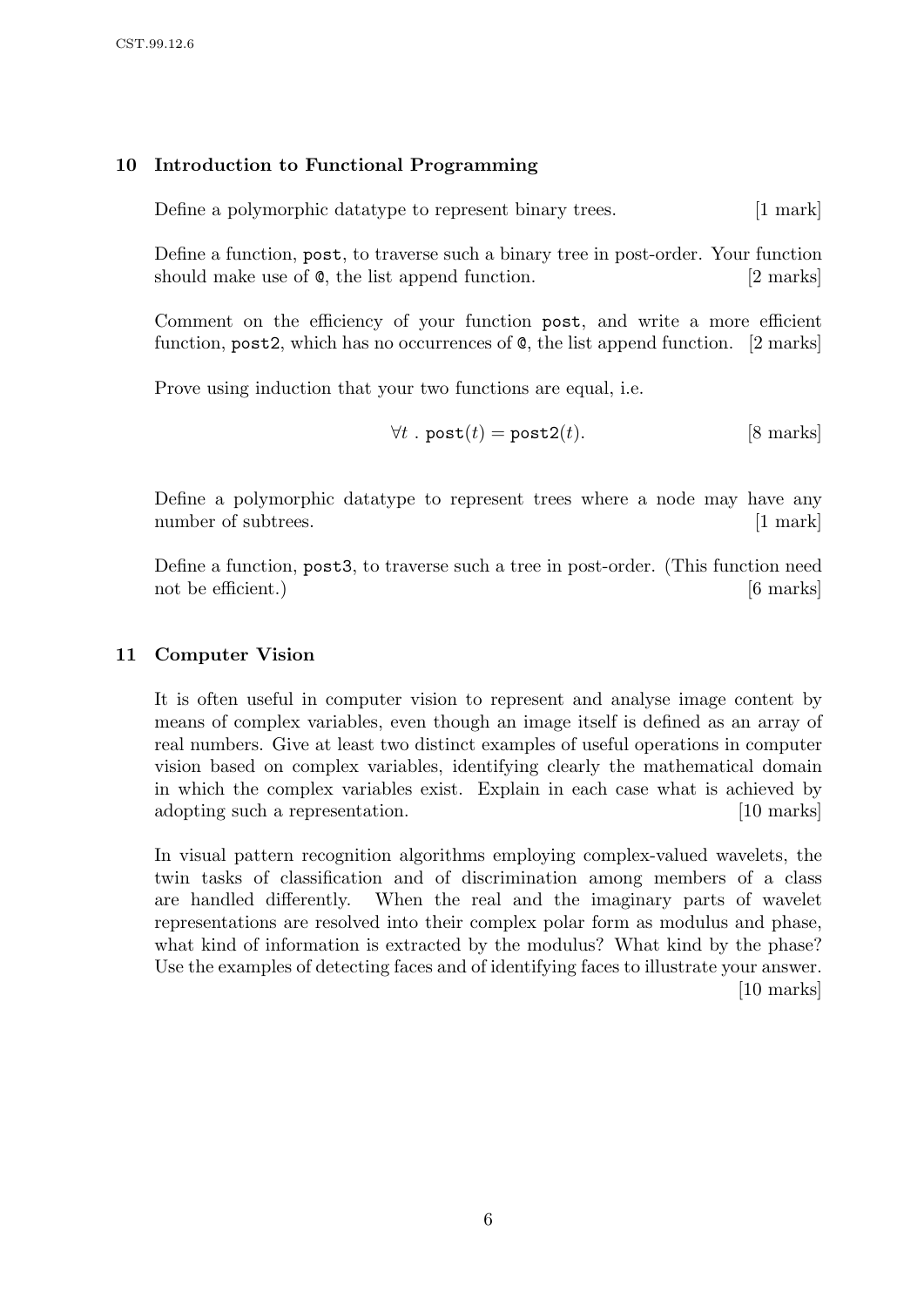## 12 Complexity Theory

Explain briefly, stating but not proving any relevant results, which of the following statements are true, which are false and which are meaningless in the context of a study of the complexity of computation. [Each part will be allocated the same weight when marking, but conciseness and clarity of explanation will be important as well as simple factual correctness.]

- (a) I can check an integer N to see whether it is prime by doing test division by all the numbers less than it. This involves just under  $N$  trial divisions, and division has a polynomial cost. Therefore testing to see whether a number is prime is a problem in the class P.
- $(b)$  If I am given an integer N and am told in advance that it is composite then I can guess a pair of integers  $P$  and  $Q$ , multiply them together and check whether their product is  $N$ . Multiplication has polynomial cost hence factorising known-composites is in the class NP.
- $(c)$  The quotient of a pair of *n*-digit integers can be computed in a time less than  $kn^{1.1}$  for some value k which depends on the exact speed of the (ordinary) computer being used.
- (d) If P is a class of problems, and every instance of P can be converted (efficiently) into an instance of an NP-complete problem Q, and a solution to the corresponding instance of Q lets you (again efficiently) derive a solution to the original instance of P, then P is NP-complete.
- (e) If  $P = NP$  then we can solve the decision version of the Travelling Salesman Problem efficiently on a deterministic computer: i.e. given a graph with weighted edges and an integer  $k$  we can find a route visiting each vertex of the graph and having total edge-weight at most  $k$ . Because of this we could then solve the minimisation version of the same problem, i.e. find the shortest path through the graph that visits each vertex, and this would still be achievable in polynomial time.

[20 marks]